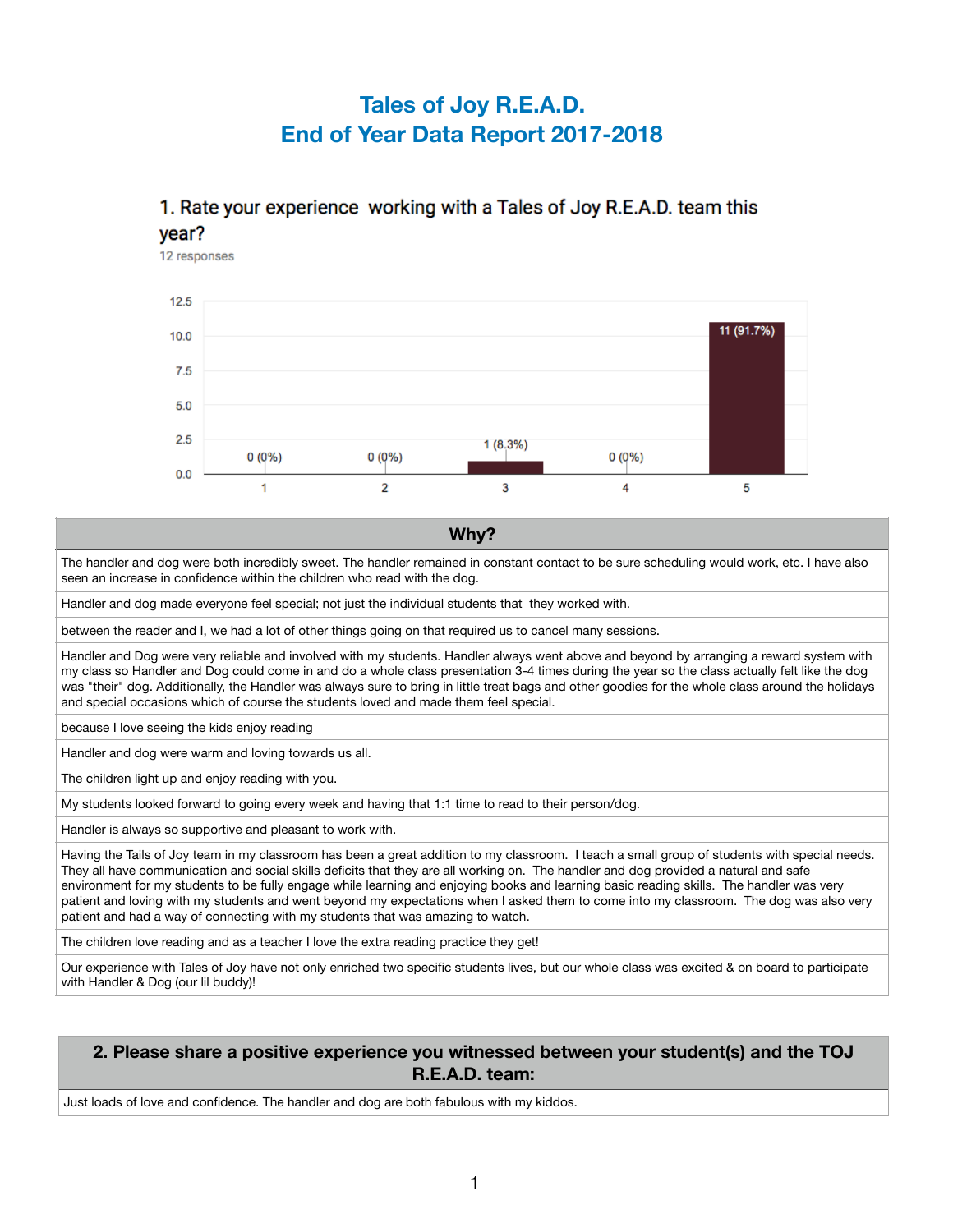One of our special friends visits our classroom for an hour a day. He worked very hard to earn the opportunity to sit with the dog. Once he earned this he was so very gentle with the dog and so proud of himself.

One of my students increased her reading NWEA by 22 points this year.

Every week when Handler and Dog came into the classroom to pick the students up to read, the whole class ran over to pet dog and say, "Hello" to handler and Handler was always very patient and willing to let all 20 say "Hi!"

The students are excited each week to see Dog and Handler. It is something they really look forward to

Students were excited every week to work with the dog and handler. Books were chosen at the appropriate level and students felt a sense of accomplishment and success.

Enthusiasm to be engaged in reading.

When the student/team celebrate their success in reading.

The student that I submitted to work with the program this year comes from a fragile home life.

After she started working with Dog and Handler we started to see many more positive interactions with this student and her peers.

She has made good growth with letter names and sounds and I attribute that to a team of educators including Handler that work with this student on a weekly basis.

It was good for this student to have something special to attend while working through some academic struggles.

One of my students was acting out the actions from a book that the handler brought with her. The student was using full sentences and fully engage in a show for the handler and the dog. This student has a natural love for animals and the two immediately developed a bond. Another one of my students enjoyed playing with the dog outside when the literacy rotations were over. The dog and students had a great time running around the playground together. The teacher and the handler were always amazed at how much more my students were talking and how they interacted together with turn taking and problem solving

The smiles the students have every week! They get so excited. I love the positive dynamic between my students and the dog/handler they read to.

Our class had two opportunities to read with Dog and her human, by earning "dog biscuits" ( for Dog of course ) with acts of encouragement, compliments or empathy. They worked on it consciously and made a real effort to earn their time with little Dog.

## 3. Do you intend on requesting a Tales of Joy R.E.A.D. team to work with your class again next year?

12 responses



| Why?                                                                                                                       |
|----------------------------------------------------------------------------------------------------------------------------|
| For all the reasons stated above. We love TOJ R.E.A.D. in room 106!                                                        |
| There were academic and social emotional gains in the individual students that handler and dog worked with.                |
| I enjoy the support that my students get but it takes away from the interventions that I need to provide in the classroom. |
| After having this program in my classroom for 3 years, I don't want to let it go!                                          |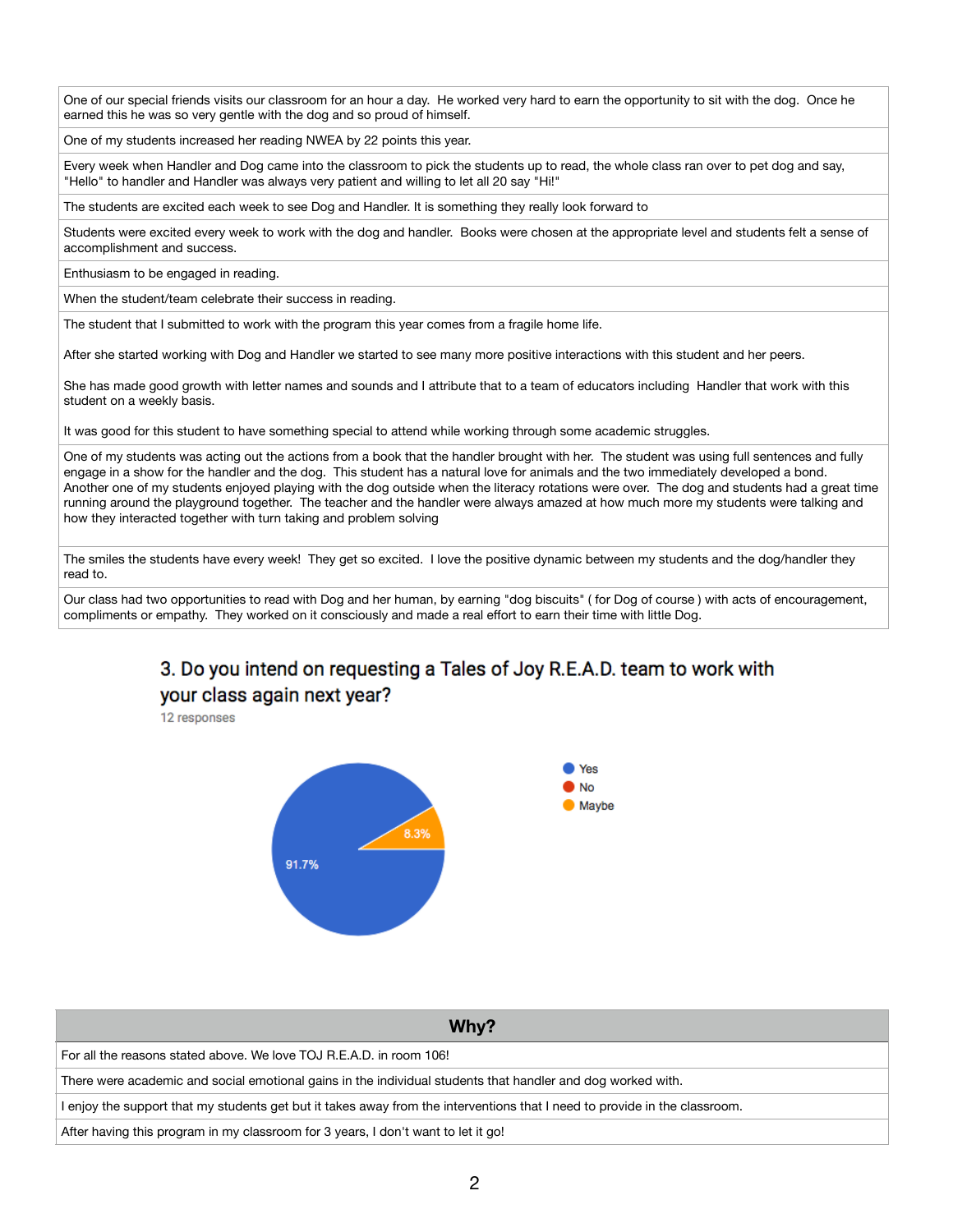I think it is a great experience for the students who are struggling with reading. They have the opportunity to read to Dog and not feel nervous

I believe in the furry magical power of dogs.

positive experience

It has great benefits to those students who really need that support.

I believe that the program has really helped those students who have had the opportunity to work with Handler over the last few years.

I hope we can continue this in the future.

I most definitely would love to have the same team return to my classroom next year. The positive communication, social engagement, literacy skills, and shared joint attention that my students displayed and gained from the interactions with the team where very beneficial to the individual needs of each student in the classroom. I wish they could come to my classroom two times a week or more. It was magical to watch. What a blessing it has been to have the handler and dog join us every week.

It promotes a love for reading and gives my students practice to become the best reader possible.

I specifically chose two students who need ed support in reading but were quiet shy kids. The attention they received from Handler & Dog helped them to motivate and blossom as readers. One kddo went from a reading score of 183 to 204 (grade level is 206) !

#### **4. What positive shifts in student reading behaviors were you able to observe and document as a result of working with a TOJ R.E.A.D. team?**

Mostly confidence, but also an increase in academic achievement above the average of the class.

huge increase in self confidence

ability to use different strategies to figure out unknown words

Both of my students were willing readers but they both needed a little extra love because of home situations and they were able to receive that one on one attention.

My students want to read and feel confident in their reading abilities. They LOVE going to read with Handler and Dog.

all three of the students have improved in their fluency and accuracy levels

The students were more responsive to reading as it was for the dog!

enjoyment in being read aloud to

Yes, my students showed growth but also motivation to read more.

The student was able to get the one on one support that she needed in order to secure her letter names and sounds and she has begun to apply that knowledge into her writing!

My students started getting books from the shelf and attempting to read based on the pictures on the pages. They enjoyed literacy time more than I observed the previous year without the team. The students were on task the majority of the time and I did not have as many behavior outburst or meltdowns in the classroom when the team was present.

The students are always excited, engaged and ready to read! Their confidence soars which helps them feel like they are ready for every lesson being taught. They also apply their reading strategies more often. I believe this is due to the extra practice they are receiving.

The students who were chosen to read with Dog benefited from the one on one attention a busy teacher in a large classroom finds difficult to provide to young, insecure readers. They felt safe with Dog, loved the attention, and were intrinsically motivated to read to her.

### **5. What changes did you observe in your students' willingness to engage in literacy activities in the classroom as a result of working with a TOJ R.E.A.D. team?**

A HUGE change - particularly for one student. This student in particular was a reticent reader at the beginning of the year. Now I have to ask him to stop reading during instructional time (which I hate doing!) :)

students who at the beginning of the year who were hesitant to join in quickly gained the confidence needed to join in whole group and small group activities

the opportunity made them feel special

Both of my students were willing readers but they both needed a little extra love because of home situations and they were able to receive that one on one attention.

They are eager and excited now.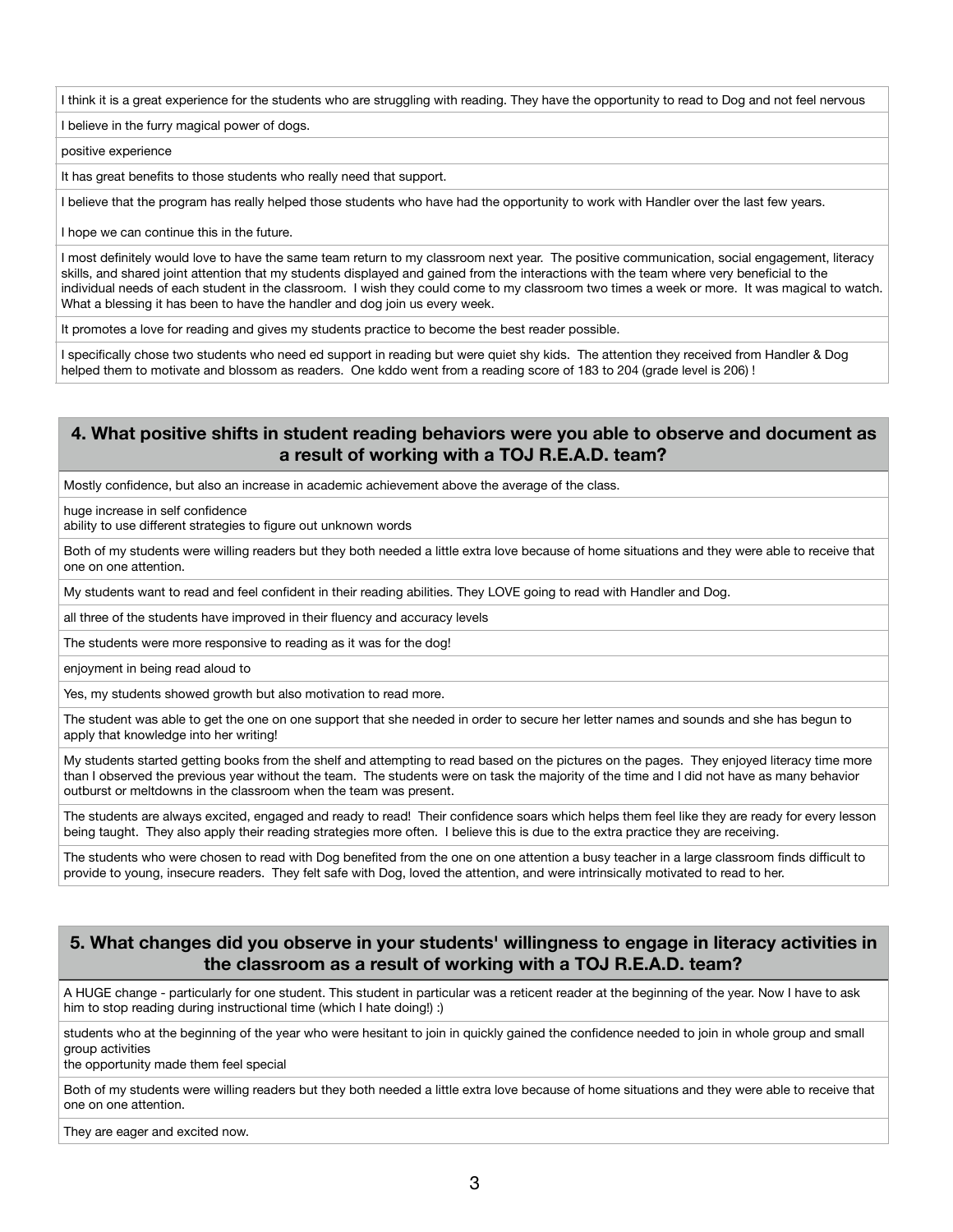they wanted to read independently more

The students seemed more open and willing to try reading, because they know the feeling of success.

all positive

**Confidence** 

She was excited about getting to work with the dog and Handler.

There were lots of positive shifts that I saw in the classroom. My students were more engaged with books and would try to act out the stories that the handler read to my students. My students reading scores all increased and I feel that it was in part to the positive interactions with literacy, handler, dog, and my students.

They love literacy. They are excited to learn whether it is through reading a book, writing a story, participating in activities on the Smart Board orsharing thoughts with their classmates.

Changes occurred for the kids that met with Handler & Dog, and in a smaller part the rest of the class were motivated to have an opportunity to read to Dog as well.

#### **6. Take a moment to meet with your student(s) who worked with a TOJ R.E.A.D. team and ask them the following - What was the best part of working with (Dog's Name)?**

"It helps me get better."

"Getting to snuggle with the dog."

"I like reading with the dog because I like dogs."

"I like reading with the dog because she sits on my lap."

L.H. "reading" S.T. "sitting down with dog" B.W. "reading a book" J.L. "reading books"

She was nice. I liked reading to her and petting her.

1) Getting special time to read with Dog.

2) Getting to read and pet Dog.

3) Seeing Dog every week and sitting with Dog on the blanket to read.

Student 1 - it kept me reading and it was fun reading to the dog and it kept me educated Student 2 - it was fun and I like reading with Dog and she was nice and so cool Student 3 - she helped me with the words (Handler) kept me focused and it was fun

-Getting to read to the dog -Being able to pet the dog while reading

when we got to pet him

I got to read to Dog and he is my friend.

"It was fun to read and to learn about letters with Dog"

All six of my students had the pleasure and benefit of working with this team. They all enjoyed their individual time with the handler and dog. One of my students said, "I love (dog's name)."

Student #1: She was the best listener. Student #2: I loved reading books to her. Student #3: I loved reading to her.

TBD

#### **What was the worst part of working with (Dog's Name)?**

"It's hard to read."

"There is no worst part." (x2) "The worst part is leaving."

L.H. "I didn't like it when I got hard stuff" S.T. "nothing" B.W. "nothing" J. L "nothing"

Nothing

Nothing. :)

Student 1 - there is not worst part Student 2 - no worst part with her Student 2 - none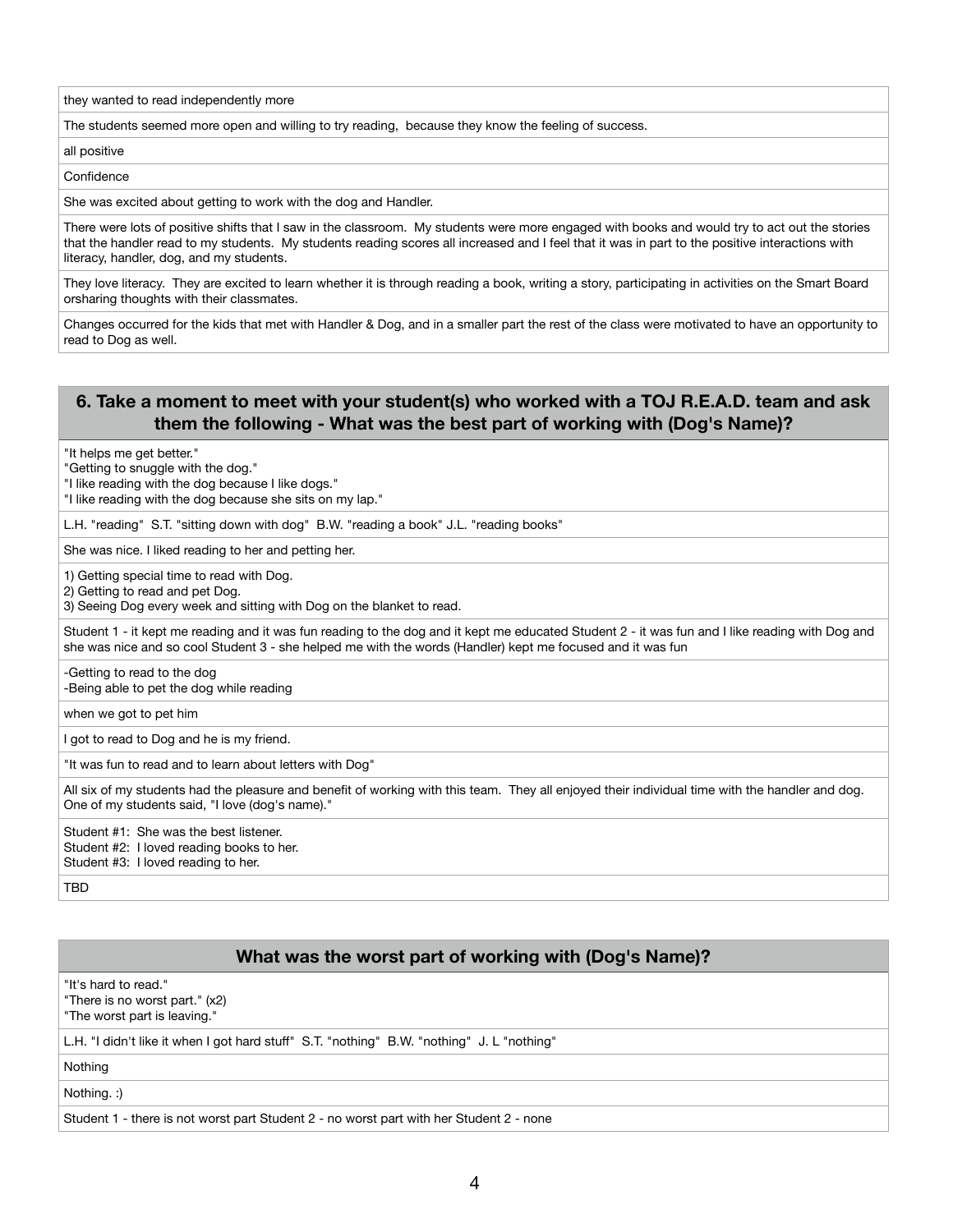| -I wanted more time with the dog<br>-Me too                                                                                                                                          |
|--------------------------------------------------------------------------------------------------------------------------------------------------------------------------------------|
| none                                                                                                                                                                                 |
| none to report                                                                                                                                                                       |
| I was trying to feed him and the food fell out of his mouth.                                                                                                                         |
| There really was not a bad part to having the dog in the classroom. However, there was dog hair left behind. Not a problem but that was<br>probably the worst part.                  |
| Student #1: There weren't any bad parts.<br>Student #2: If I didn't know a word I would get stuck and the dog couldn't help me.<br>Student #3: There was not a bad part. I love her! |
| <b>TBD</b>                                                                                                                                                                           |

### 7. Would you consider the Tales of Joy R.E.A.D. program a viable literacy intervention?

12 responses



See above.

reading ability and self confidence go hand in hand - through this program students were able to receive one on one attention and were able to see that they were "readers" their confidence and ability level soared

**Why?**

It would need some progress monitoring and goals.

Because it is a 1:1 intervention. When Handler comes to read, I send the students with a decodable book at their level and/or containing the phonics principals that we are currently working on so they are getting more exposure to the skills/principals that we are spending a lot of time on.

because it is something the students like to do, they get excited to read and that excitement helps them try harder in class as well

It focuses on those students who need that extra support and gives them one on one attention they need to build their tolerance and positive feelings toward literacy.

it's fun

The students I pick often do not get 1:1 reading support at home and don't have a lot of confidence, so the Tales of Joy program provides that and more.

Yes, as long as the teacher works closely with the program to assure that the reading tasks are appropriately suited for the needs of the child.

Handler is a great asset to my kindergarten classroom and always works closely with me.

We love Handler and Dog!